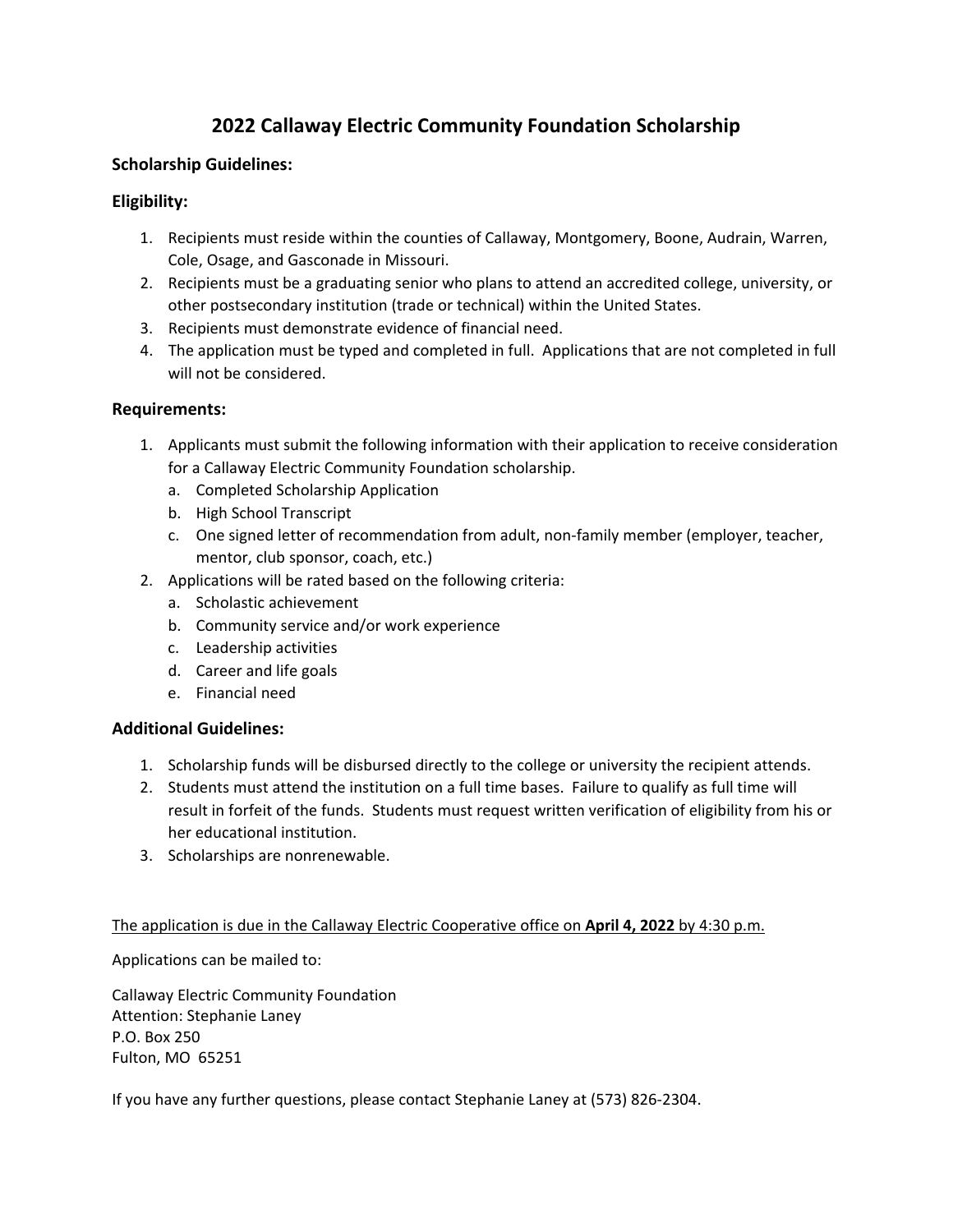# **Callaway Electric Community Foundation Scholarship**

**Personal Information:**

| (last)                                                 |           | (first)                                                                                                  |                     |            |
|--------------------------------------------------------|-----------|----------------------------------------------------------------------------------------------------------|---------------------|------------|
|                                                        |           |                                                                                                          | (middle)            |            |
|                                                        |           |                                                                                                          |                     |            |
| (street)                                               |           | (city)                                                                                                   | (zip code) (county) |            |
|                                                        |           |                                                                                                          |                     |            |
|                                                        |           | (cell)                                                                                                   |                     |            |
|                                                        |           |                                                                                                          |                     |            |
| <b>Family Status:</b>                                  |           |                                                                                                          |                     |            |
|                                                        |           |                                                                                                          |                     |            |
|                                                        |           |                                                                                                          |                     |            |
|                                                        |           | $\overline{(city)}$<br>(street)                                                                          | (zip code) (county) |            |
|                                                        |           |                                                                                                          |                     |            |
|                                                        |           | How many children in household attending college this fall (List Names & Ages): ___________________      |                     |            |
|                                                        |           |                                                                                                          |                     |            |
| <b>High School Information:</b>                        |           | GPA: ______________Check if Weighted:     Graduation Date: _____________________ ACT Score: ____________ |                     |            |
| (Please attach a copy of your high school transcript.) |           |                                                                                                          |                     |            |
| Post-secondary institution information:                |           |                                                                                                          |                     |            |
| (Name of Institution)                                  | (Address) | (City)                                                                                                   | (State)             | (Zip Code) |
| <b>Scholarships or Grants Received:</b>                |           |                                                                                                          |                     |            |
|                                                        | (Amount)  | (Renewable? Y/N)                                                                                         |                     | (Years)    |
| (Name)<br>(Name)                                       | (Amount)  | (Renewable? Y/N)                                                                                         |                     | (Years)    |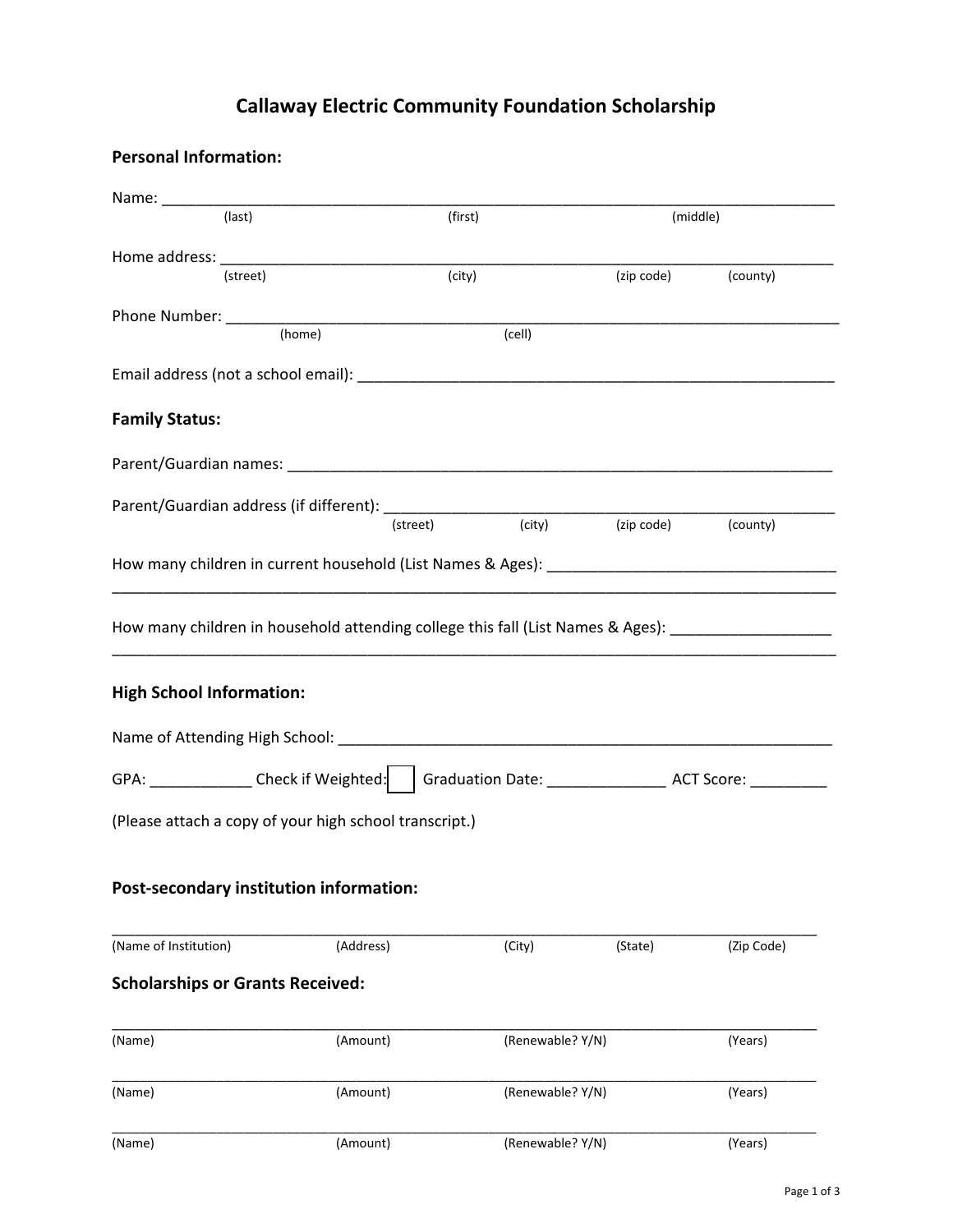#### **General Information:**

Intended course of study:

How many credit hours do you plan to enroll per semester?

\_\_\_\_\_\_\_\_\_\_\_\_\_\_\_\_\_\_\_\_\_\_\_\_\_\_\_\_\_\_\_\_\_\_\_\_\_\_\_\_\_\_\_\_\_\_\_\_\_\_\_\_\_\_\_\_\_\_\_\_\_\_\_\_\_\_\_\_\_\_\_\_\_\_\_\_\_\_\_\_\_\_\_\_\_

\_\_\_\_\_\_\_\_\_\_\_\_\_\_\_\_\_\_\_\_\_\_\_\_\_\_\_\_\_\_\_\_\_\_\_\_\_\_\_\_\_\_\_\_\_\_\_\_\_\_\_\_\_\_\_\_\_\_\_\_\_\_\_\_\_\_\_\_\_\_\_\_\_\_\_\_\_\_\_\_\_\_\_\_\_

Describe your career plans:

Describe your community service and/or leadership activities:

List honors or awards that you have received: